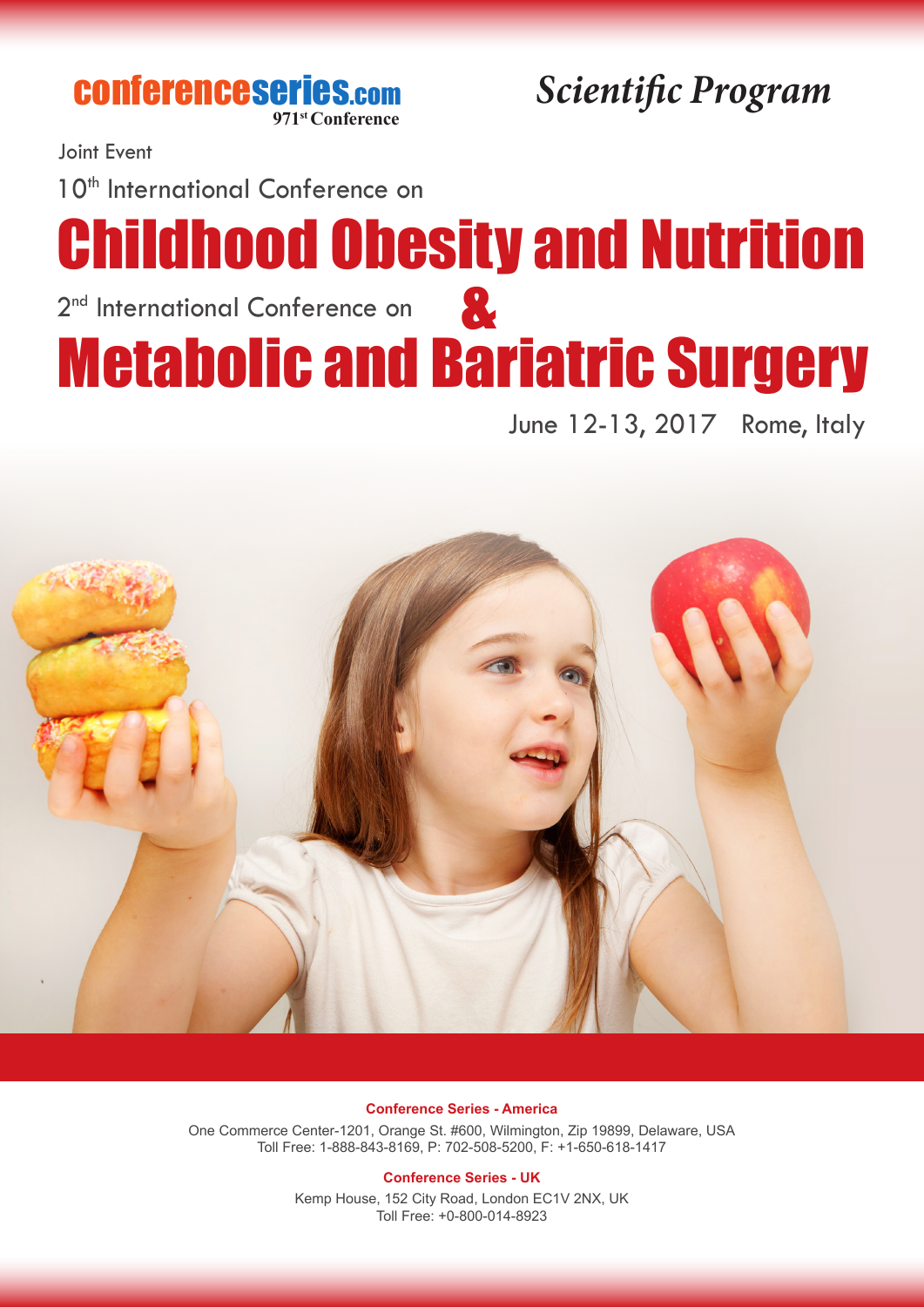### **08:30-09:00 Registrations**

## **Day 1 June 12, 2017**

# **Olimpica 4**

# conferenceseries.com 09:00-09:30 **Opening Ceremony**

|                                                                                                                         | <b>Keynote Forum</b>                                                                                                              |  |
|-------------------------------------------------------------------------------------------------------------------------|-----------------------------------------------------------------------------------------------------------------------------------|--|
| 09:30-09:35                                                                                                             | <b>Introduction</b>                                                                                                               |  |
| 09:35-10:10                                                                                                             | Title: Community based childhood obesity intervention programme: Working with parents & schools in                                |  |
|                                                                                                                         | <b>Birmingham, UK: Challenges &amp; opportunities</b><br>Fatemeh Rabiee, Birmingham City University, UK                           |  |
| 10:10-10:45                                                                                                             | Title: Tackling childhood obesity and it's long term health outcomes one bite at a time                                           |  |
|                                                                                                                         | Theresa Loomis, State University of New York College, USA                                                                         |  |
|                                                                                                                         | Networking & Refreshments 10:45-11:05 @ Foyer                                                                                     |  |
| 11:05-11:40                                                                                                             | <b>Title: Cost of a healthy food basket</b>                                                                                       |  |
|                                                                                                                         | Cliodhna Foley-Nolan, Safefood, Ireland                                                                                           |  |
|                                                                                                                         | <b>Group Photo</b>                                                                                                                |  |
| Sessions: Childhood Obesity   Bariatric surgery   Childhood Obesity Prevention   Behavioral & Environmental             |                                                                                                                                   |  |
| Factors   Exercise & Kinesiology   Thyroid and Obesity   Bariatric surgery for obesity and metabolic disorder   Obesity |                                                                                                                                   |  |
|                                                                                                                         | Session Chair: Jovanna Dahlgren, University of Gothenburg, Sweden                                                                 |  |
|                                                                                                                         | Session Co-chair: Theresa Loomis, University of Medicine and Dentistry of New Jersey, USA                                         |  |
|                                                                                                                         | <b>Session Introduction</b>                                                                                                       |  |
|                                                                                                                         | Title: A food and nutrient comparison study of meals eaten at home vs. meals eaten at Head Start                                  |  |
| 11:40-12:05                                                                                                             | <b>Centers in Washington DC, USA</b>                                                                                              |  |
|                                                                                                                         | Beverly M Copeland, Prairie View A&M University, USA                                                                              |  |
|                                                                                                                         | Title: An evaluation of a pilot farm to school program: Student knowledge and awareness                                           |  |
| 12:05-12:30                                                                                                             | Kathleen Border, D'Youville College, USA                                                                                          |  |
|                                                                                                                         | Title: Influence of parents on the development of childhood obesity                                                               |  |
| 12:30-12:55                                                                                                             | Cláudia Araújo da Rocha Benevides, Federal University of Pará, Brazil                                                             |  |
|                                                                                                                         | Lunch Break 12:55-13:40 @ Hotel Restaurants                                                                                       |  |
|                                                                                                                         | Title: Bariatric surgery in adolescents and young patients: What is the better option, gastric sleeve                             |  |
| 13:40-14:05                                                                                                             | resection or gastric bypass?                                                                                                      |  |
|                                                                                                                         | Marc Schiesser, Kantonsspital St. Gallen, Switzerland                                                                             |  |
| 14:05-14:30                                                                                                             | Title: Effect of exercise on body composition in children differing in body mass                                                  |  |
|                                                                                                                         | <b>Vaclav Bunc, Charles University, Czech Republic</b>                                                                            |  |
| 14:30-14:55                                                                                                             | Title: Eating and neurodevelopmental disorders in a clinical sample of children and adolescents with obesity                      |  |
|                                                                                                                         | Elisabet Wentz, University of Gothenburg, Sweden<br>Title: Physical (in) activity - physical and psychological effects            |  |
| 14:55-15:20                                                                                                             | Cristiana Pop, Bucharest University of Economic Studies, Romania                                                                  |  |
|                                                                                                                         | Networking & Refreshments 15:20-15:40 @ Foyer                                                                                     |  |
|                                                                                                                         | Title: Final results of multi-center, prospective, controlled trial of the duodeno-jejunal bypass liner                           |  |
| 15:40-16:05                                                                                                             | for the treatment of type 2 diabetes mellitus in obese patients: Efficacy and factors predicting a<br>suboptimal effect           |  |
|                                                                                                                         | Marek Benes, Institute of Clinical and Experimental Medicine, Czech Republic                                                      |  |
|                                                                                                                         | Title: Association of the availability of maternal and child health center (Posyandu) with child                                  |  |
| 16:05-16:30                                                                                                             | weight status in Indonesia: A cross-sectional study                                                                               |  |
|                                                                                                                         | Hsien Wen Kuo, National Yang-Ming University, Taiwan                                                                              |  |
| $16:30 - 16:55$                                                                                                         | Title: Unravelling the role of the gut hormone PYY in diabetes remission and pancreatic islet                                     |  |
|                                                                                                                         | function following Roux-En-Y gastric bypass                                                                                       |  |
|                                                                                                                         | Reshma Ramaracheya, University of Oxford, UK<br>Title: Multi-dimensional validated reporting of dysphagia post sleeve gastrectomy |  |
| 16:55-17:20                                                                                                             | Sukaina Jaffar, Nepean Hospital, Australia                                                                                        |  |
|                                                                                                                         | <b>Panel Discussion</b>                                                                                                           |  |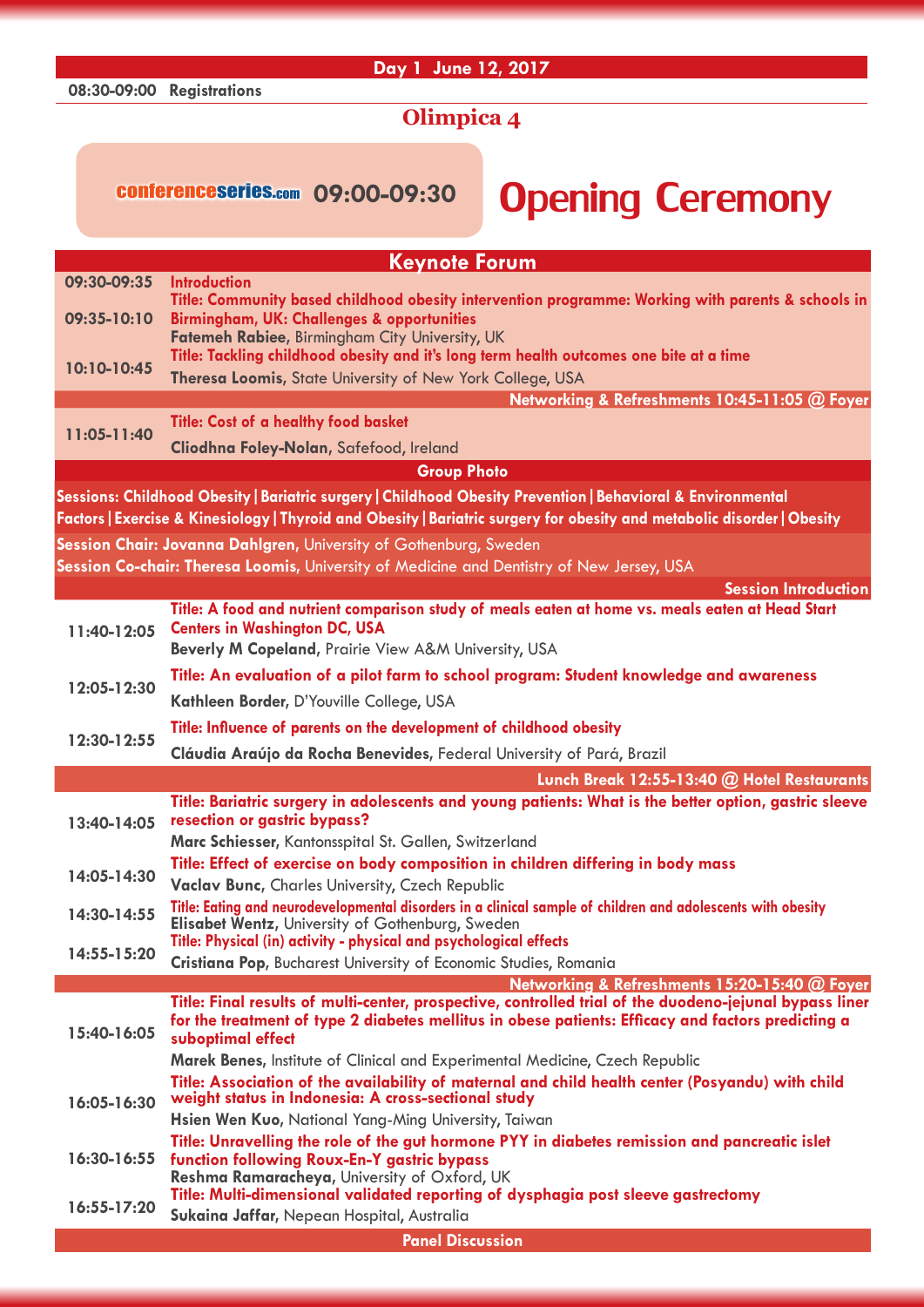| Day 2 June 13, 2017  |                                                                                                                                                                                                                        |  |
|----------------------|------------------------------------------------------------------------------------------------------------------------------------------------------------------------------------------------------------------------|--|
| Olimpica 4           |                                                                                                                                                                                                                        |  |
| <b>Keynote Forum</b> |                                                                                                                                                                                                                        |  |
| 09:05-09:40          | Title: Development and validation of the children's emotional eating scale                                                                                                                                             |  |
|                      | Lenwood Hayman, University of Michigan, USA                                                                                                                                                                            |  |
| 09:40-10:15          | Title: Experience from pediatric gastric bypass surgery; quality of life, eating and neurodevelopmental disorders                                                                                                      |  |
|                      | Jovanna Dahlgren, University of Gothenburg, Sweden                                                                                                                                                                     |  |
|                      | Networking & Refreshments 10:15-10:35 @ Foyer                                                                                                                                                                          |  |
| 10:35-11:10          | Title: The vagal system as a mediator of the therapeutic effects of bariatric surgery                                                                                                                                  |  |
|                      | <b>Claudio Blasi, ASLRMB-1D Hospital Diabetes Center, Italy</b>                                                                                                                                                        |  |
| $11:10-11:45$        | Title: Obesity and GLP-1. Obesity pathophysiology and GLP-1 treatment potential                                                                                                                                        |  |
|                      | Signe Torekov, University of Copenhagen, Denmark                                                                                                                                                                       |  |
|                      | Sessions: Childhood Obesity   Child Nutrition   Childhood Obesity Prevention   Behavioral & Environmental<br>Factors   Economic costs of overweight and obesity   Bariatric surgery for obesity and metabolic disorder |  |
|                      | Session Chair: Fatemeh Rabiee, Birmingham City University, UK                                                                                                                                                          |  |
|                      | Session Co-chair: Lenwood W Hayman, University of Michigan - Flint, USA                                                                                                                                                |  |
|                      | <b>Session Introduction</b>                                                                                                                                                                                            |  |
| 11:45-12:10          | Title: Deficiency in vitamin D and calcium and the associated comorbidities in overweight children                                                                                                                     |  |
|                      | <b>Ellie Wright, EGW Research Institute LLC, USA</b>                                                                                                                                                                   |  |
| 12:10-12:35          | Title: Weight perception among parents and health care providers in sharjah, UAE                                                                                                                                       |  |
|                      | Abdelreheima Naguib, University Hospital Sharjah, UAE                                                                                                                                                                  |  |
| 12:35-13:00          | Title: Childhood obesity: The relations between fatty acids, gut microbiota and low grade inflammation                                                                                                                 |  |
|                      | Ellie Wright, EGW Research Institute LLC, USA<br>Lunch Break + Poster Presentations 13:00-14:10 @ Hotel Restaurants                                                                                                    |  |
|                      | Title: Empowering youth to reduce sugar-sweetened beverage consumption through a place-based initiative                                                                                                                |  |
| <b>REC 01</b>        | Vanessa Salcedo, Union Community Health Center, USA                                                                                                                                                                    |  |
|                      | Title: Intracranial lesions in children and adolescents with morbid obesity                                                                                                                                            |  |
| <b>REC 02</b>        | Törel Ergür, Kırıkkale University, Turkey                                                                                                                                                                              |  |
|                      | Title: Maternal obesity leads offspring to alterations in miRNA expression and metabolic phenotype                                                                                                                     |  |
| <b>REC 03</b>        | and negatively impacts in glucose and lipid homeostasis of F2 generation                                                                                                                                               |  |
|                      | Laís Simino, State University of Campinas, Brazil                                                                                                                                                                      |  |
|                      | Title: The determination of the dietary interventions that lead to effective weight management in overweight                                                                                                           |  |
| <b>REC 04</b>        | and obese children and adolescents aged 5-18 years old: A systematic review                                                                                                                                            |  |
|                      | Abrar Alshahrani, University of Nottingham Sutton Bonington Campus, UK                                                                                                                                                 |  |
|                      | <b>Session Continution</b><br>Title: Improvement in bagged lunches following an intervention in the preschool setting: A                                                                                               |  |
| 14:10-14:35          | randomized controlled trial                                                                                                                                                                                            |  |
|                      | Vered Kaufman-Shriqui, Ariel University, Israel                                                                                                                                                                        |  |
| 14:35-15:00          | Title: The validation of an instrument to assess parental feeding styles of children in Filipino Language                                                                                                              |  |
|                      | Carmina Niña Salac-Grantoza, University of Santo Tomas Hospital, Philippines                                                                                                                                           |  |
| 15:00-15:25          | Title: Thyroid function in childhood obesity and metabolic comorbidity                                                                                                                                                 |  |
|                      | Lucia Pacifico, Sapienza University of Rome, Italy                                                                                                                                                                     |  |
| 15:25-15:50          | Title: Obesity or normal nutritional behavior; which should be the main focus in children and adolescents?                                                                                                             |  |
|                      | Ata Pourabbasi, Tehran University of Medical Sciences, Iran                                                                                                                                                            |  |
| 15:50-16:15          | Title: Correlation between Laparoscopic Sleeve Gastrectomy outcomes and Mental Health                                                                                                                                  |  |
|                      | Sukaina Jaffar, Nepean Hospital, Australia<br>Networking & Refreshments 16:15-16:35 @ Foyer                                                                                                                            |  |
|                      | <b>Young Researchers Forum</b>                                                                                                                                                                                         |  |
| 16:35-16:55          | Title: The effectiveness of the 'Way to Go Kids' programme for children who are overweight and underactive                                                                                                             |  |
|                      | Elaine Shea, University of Chester, UK                                                                                                                                                                                 |  |